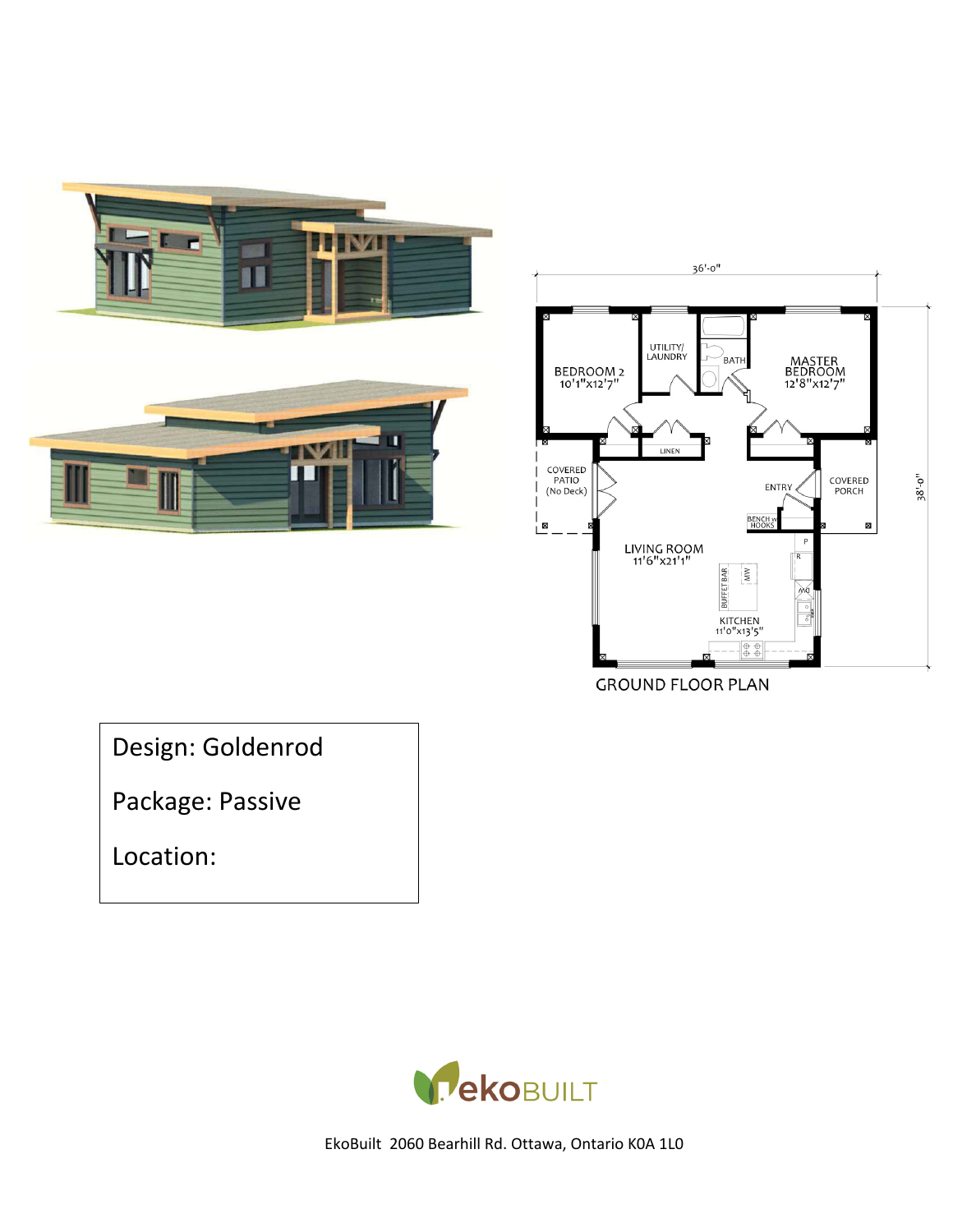## Design

- Goldenrod
- Conceptual & Construction Drawings are included with weathertight package

## Foundation  $-$  30k

• Concrete Slab with R56 styrofoam Tray Foundation system

# PassiveHouse Shell Materials - \$95,372

- PassiveHouse shell material package
- Includes 15k window/door budget

# PassiveHouse Shell Installation - \$40,500

• PassiveHouse shell Installation

## Roof Cover  $-$  \$15,525

• Steel Roofing, Ideal Junior HF

# Fascia / Soffit  $-$  \$4,078

• Aluminum fascia & soffit

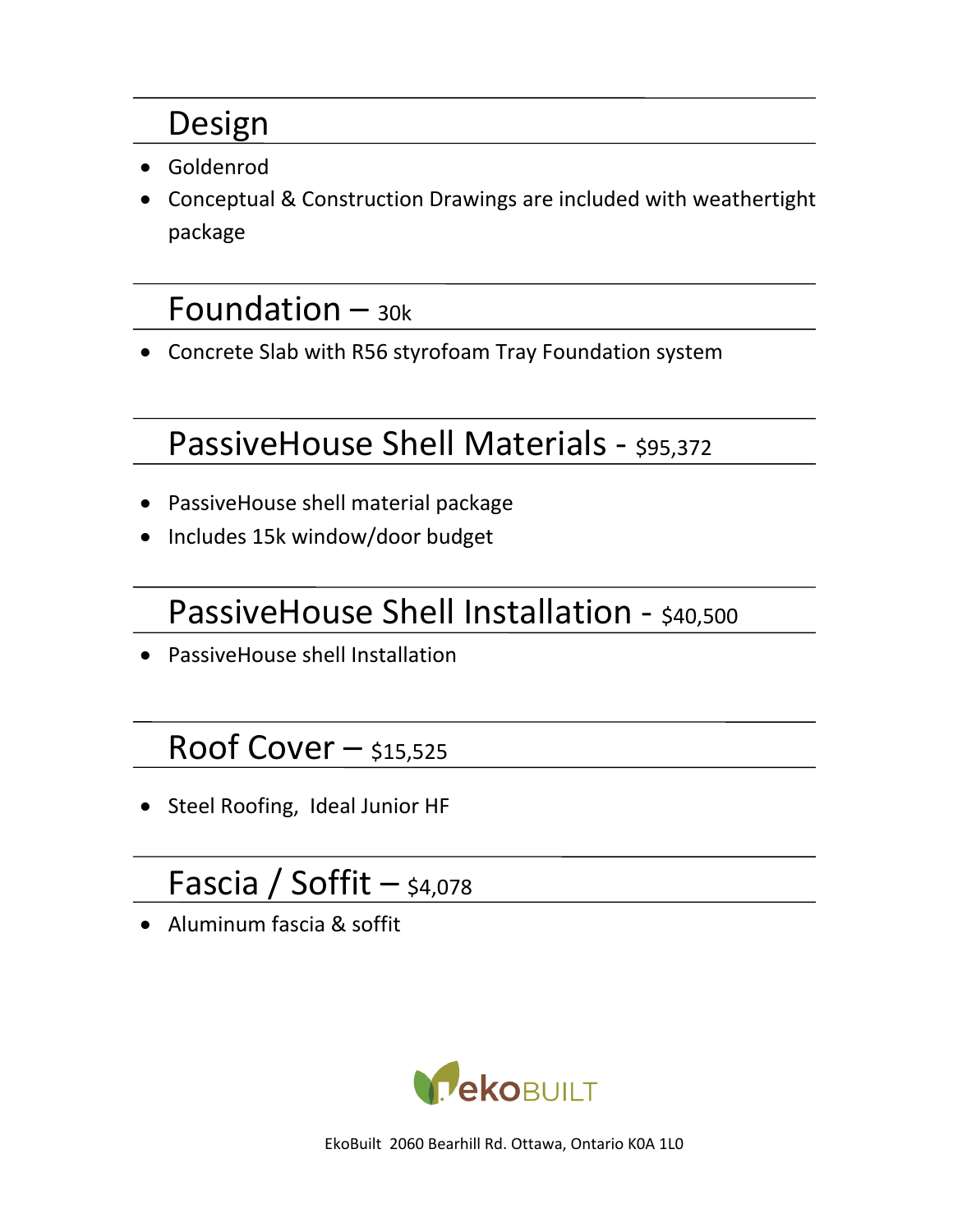## Exterior Siding & Trim  $-$  \$24,975

- Exterior siding, goodfellow engineered wood maintenance-free siding
- Exterior Window / Door Trim, goodfellow

#### Insulation - \$18,510

• Passive Exterior Walls (R-75) Roof (R110)

### Drywall  $-<sub>12k</sub>$

• Drywall for all walls / ceilings

## Plumbing  $-$  9k

- ABS, Pex pipe & fittings to all fixtures
- 2 exterior hose taps
- Rough & finish plumbing

## Electrical  $-$  14k

- 200 amp service
- All wiring to plugs, switches & mechanicals
- 2 exterior plugs
- Telephone & cable wiring